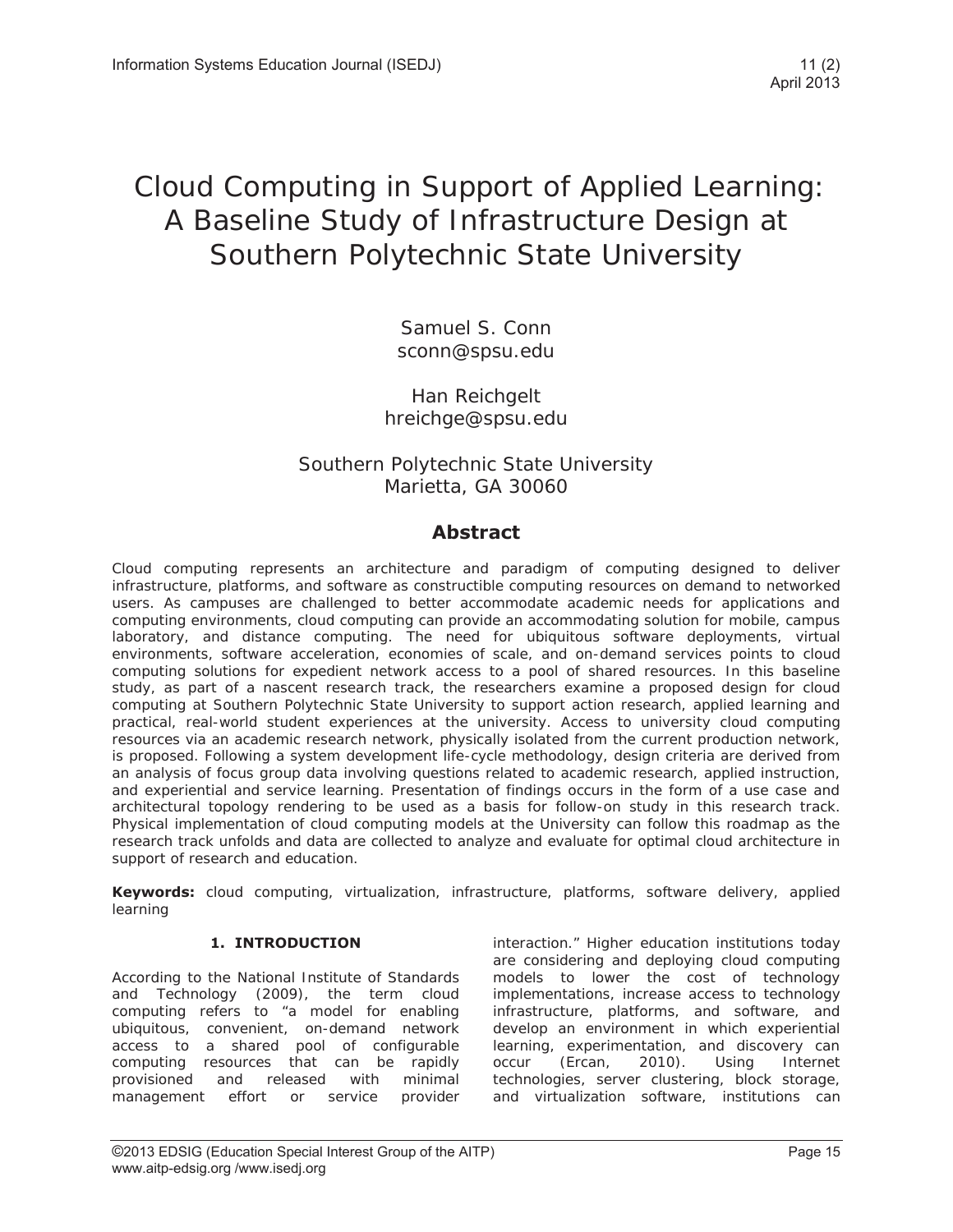construct private clouds that transparently interconnect end-users with applications, platforms, content, data, and other users in support of research and education goals (Erickson et al., 2009; Nicholson, 2009; Thomas, 2009).

## **Cloud Computing Development Models**

Four cloud computing development models are generally acknowledged: (i) public cloud, (ii) private cloud, (iii) community cloud, and (iv) hybrid cloud. According to Bozelli (2009) and Zhang et al. (2010), public cloud computing can result in security risks not associated with private cloud computing. Public clouds involve a public service provider who offers free or payper-service fee structures. Using the Internet for connectivity, public cloud providers operate and maintain the infrastructure. Private clouds normally involve hosting by a single provider to deliver one or more service models to the organization (Youseff, Butrico & Da Silva, 2008). Community cloud models involve shared infrastructure between communities with similar interests (e.g., information security) such that cost sharing is possible (Wyld, 2009). Hybrid clouds can be hosted by a combination of public, private, and community cloud models where end-users can enjoy the benefits of all three (Rayport & Heyward, 2009).

#### **2. FOUNDATION AND PROBLEM STATEMENT**

Southern Polytechnic State University currently operates one production network with access to existing cloud computing resources. As a result, testing and experimentation, instruction, and prototype development of information technologies and systems are difficult. The University requires clear separation of development, test, and production environments from which to operate stable administrative and academic application environments, yet accommodates the instructional, research, and development needs of faculty and students involved in computing and information sciences.

Access to cloud resources is currently limited to a single production network, thus creating the problem under investigation in this study: What network topology best facilitates use of a cloudcomputing paradigm in support of research and education? Cloud resources exist and reside in the University central data center, School of Computer and Software Engineering data center,

and in the planned School of Architecture and Construction Management computing center. Students and faculty in each aforementioned area require distinct technological environments to accommodate mobile computing, experiential learning, action research, and applied instruction. What we want to know is how best to support these requirements using an academic research network model.

### **3. LITERATURE REVIEW**

The term cloud computing represents a continuation of past computing paradigms and has evolved progressively over the past 19 years since the term was introduced by Ramnath Chellappa, Associate Professor of Management Information Systems at Emory University. In 1997, building on seminal concepts of computation as a "public service" or "public utility" put forth by John McCarthy, Chellappa joined an existing telecommunications industry term (cloud) used to describe large Asynchronous Transfer Mode (ATM) networks with the notion of ubiquitous computing. Thus, the term is used to describe older concepts in new ways (i.e., the new normal).

Moreover, technology thought-leaders (e.g., Vest, 2006), note the emergence of a metauniversity concept that works in concert with a cloud computing paradigm. The meta-university, as defined by Vest (2006), describes the future concept of higher education as a transcendent, accessible, empowering, dynamic, communally constructed framework of open materials and platforms on which much of higher education worldwide can be constructed or enhanced. Cloud computing works in concert with the sharing of knowledge and resources, a millennium- refined value of academia.

As a computing model, cloud computing follows traditional topological norms such as mainframe, client-server, distributed, multi-processing, ntier, and grid computing, yet yields potential to support next generation computing paradigms (Delic & Riley, 2009). According to Khmelevsky and Voytenko (2010), cloud computing represents the most significant advancement in information technology since the elevation of the global Internet network. Following mainframe computing, personal computing, client-server computing, and the World Wide Web, cloud computing is considered by many to be the fifth major paradigm shift in computing. Academic institutions continue to embrace the paradigm as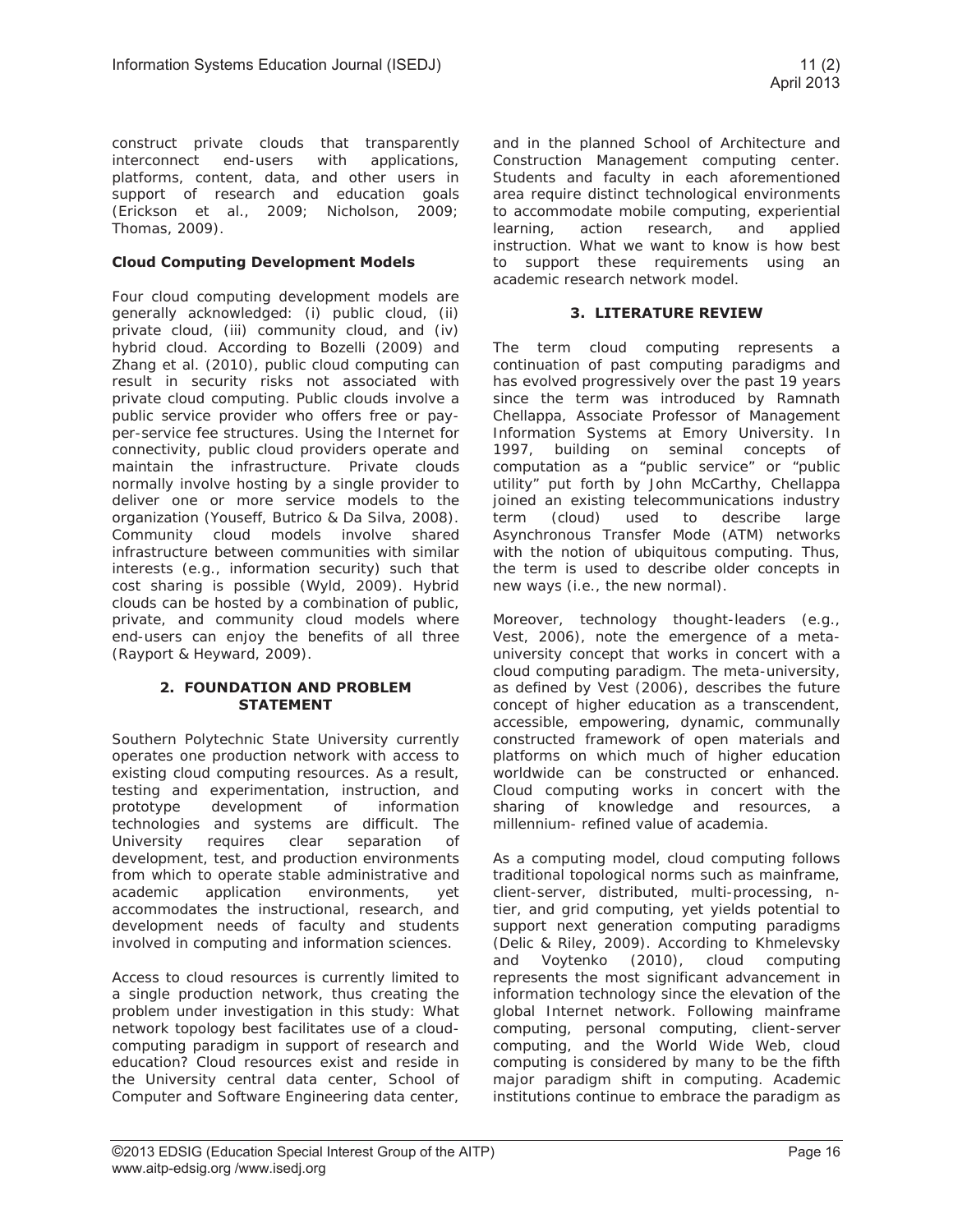a means of: (a) improving return-on-investment for technology infrastructure, (b) improving resource sharing, (c) enabling interactivity, collaboration and innovation among stakeholders of Web content and resources, (d) supporting mobile computing and e-learning, and (e) delivering virtual environments (Sultan, 2010).

Based on Pocatilu, Alecu, Vetrici (2010), cloud computing architecture involves three service model abstractions: (a) infrastructure as a service (IaaS), (b) platform as a Service (PaaS), and (c) Software as a Service (SaaS). IaaS layers servers, storage, and network infrastructure into a pool of computing, storage, and connectivity capabilities that are delivered via the network as services that provide a flexible, standard, and virtualized operating environment. IaaS can be used to establish a foundation for PaaS and SaaS (Banerjee, 2009).

Normally, IaaS provides a standardized virtual machine hosted on a server cluster (Noor, Mustafa, Chowdhury, Hossain, and Jaigirdar, 2010). IaaS consumers have responsibility for configuration and operations of the Operating System (OS), software, and Database (DB). Network delivered services (such as performance, bandwidth, and storage access) also can be maintained via service management strategies that cover the performance and availability of the virtualized infrastructure (Mell & Grance, 2009).

PaaS provides executable environments such as application runtimes, storage, and application integration. Moreover, PaaS provides an efficient and agile method to instantiate scaleout applications in a predictable and costefficient manner. Tout, Sverdlik, and Lawver (2009) note that information technology service levels and operational risks are mutual as a result of the consumer taking responsibility for the stability, architectural compliance, and overall operations of the application while the provider delivers the platform capability.

SaaS provides business processes and applications (e.g., e-mail, groupware, and/or collaboration tools) as services where the provider assumes all operational risks. Significant delivery and cost efficiencies are possible as all infrastructure and information technologies are abstracted away from the consumer (Mircea & Andreescu, 2011).

Cloud infrastructure is typically supported by block storage in the form of direct attached storage (DAS), network attached storage (NAS), or a storage area network (SAN). Additionally, server clusters to support virtual machines (VMs), and in some cases high-end computing devices, are all considered part of cloud infrastructure (Sasikala & Prema, 2010). Centers hosting cloud infrastructure (e.g., computing centers or data centers) can have managed host capability as a provider option. Secure and available network and internetworking components provide access to the cloud (Brunette & Mogull, 2009; Mell & Grance, 2009). Internetworking architecture can support cloud *partners* such as affiliated computing and data centers (Armbrust et al., 2009; Khmelevsky, Govorov, & Burge, 2009).

Use of cloud computing within higher education is proliferating, as noted by Pocatilu, Alecu, and Vetrici (2010); Khmelevsky and Voytenko (2010); Noor et al. (2010); and Mircea and Andreescu (2011). Prototype initiatives, such as seen at Okanagan College and the University of British Columbia Okanagan, King's University College, University of California, Washington State University's School of Electrical Engineering and Computer Science, and North Carolina State University, reflect academic use and success with cloud computing paradigms. According to Bozzelli (2009) and Mircea and Andreescu (2011), over the last few years higher education institutions have begun to transition to more research and ongoing update of information technology infrastructure as a foundation for education activities and science research.

Moreover, academic institutions are finding compatibility between cloud computing and other major academic initiatives. For example, Thomas (2009) notes the use of cloud computing in support of the Scholarship of Teaching and Learning (SoTL); Pocatilu, Alecu, and Vetrici (2010) report on cloud computing in support of e-learning; Khmelevsky and Voytenko (2010) research how cloud computing is used in experiential and project-based learning; and Mircea and Andreescu (2011) couple cloud computing with strategies to reduce the cost of education.

Cloud architecture also is associated with higher education institution challenges. According to Goldestein (2009) and McCrea (2009), challenges include technology limitations,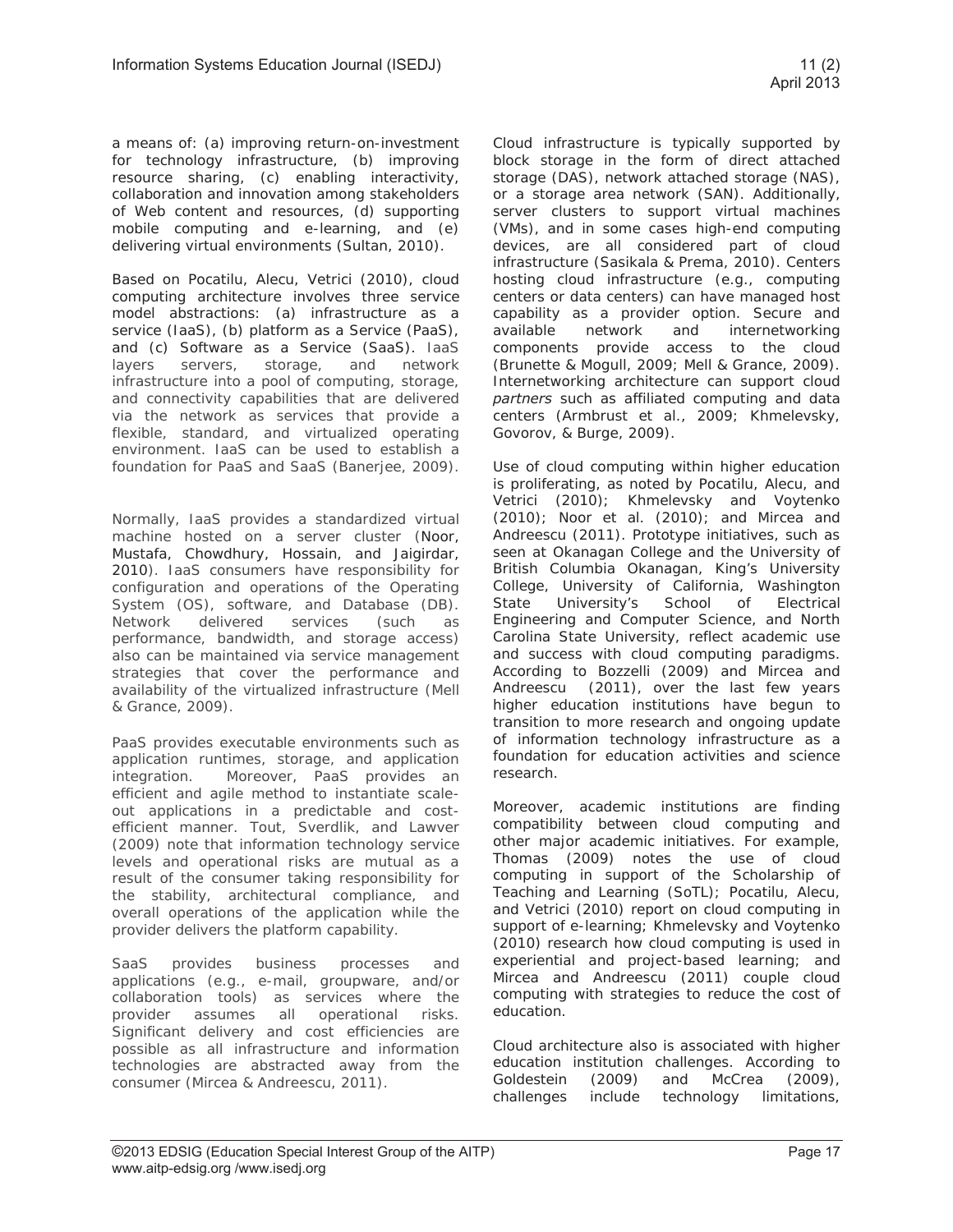interoperability issues, network capacity, enduser perceptions, and adoption of cloud computing concepts. Additionally, policy and control issues, demand for services, and legacy constraints represent challenges when moving to a cloud computing paradigm (Katz, Goldstein, & Yanosky, 2012). Of similar concern, Mircea and Andreescu (2011) note that migration to cloud computing requires a well-defined strategy. Sheelvant (2009) agrees and suggests that successful cloud computing initiatives are dependent on alignment of cloud computing capabilities with higher education research and education needs, as well as clearly stating the architectural vision for infrastructure, platform, and software service delivery (Golden, 2010).

# **4. RESEARCH METHODOLOGY**

In this preliminary study, the researchers used a qualitative approach to collect data. Two focus groups involving University stakeholders with interest in academic cloud computing, primarily faculty, were organized and conducted to elicit responses in five domains: curriculum and instruction, scholarship, research, virtual environments, and access. Focus group A included six faculty members and one technical support personnel, and focus group B included eight faculty members and one administrative personnel.

During each focus group session, participants were asked to respond to ten questions, organized into domains, related to the use of cloud computing features and attributes associated with the domains. The curriculum and instruction domain questions (1-2) concentrated on models of instruction using technology and use of digitized content. The scholarship domain and research domain questions (3-7) were designed to determine how faculty could use cloud computing constructs for experimentation, testing, development, applied instruction, personal learning, and the Scholarship of Teaching and Learning (SoTL). The final two domains assessed, virtual environments and access, focused on questions (8-10) related to use of virtual desktop integration (VDI), mobile network access to cloud components, bringyour-own-device (BYOD) design, and interdisciplinary approaches to the study of information technology and systems using cloud computing resources.

Focus group comments were captured and organized by domain for coding and analysis.

Stakeholder input, in the form of focus group qualitative comments and responses to specific questions, resulted in the data set used to reach findings with respect to this preliminary study question. In response to the qualitative data analysis, the researchers constructed a use case (Figure 1) to illustrate the interaction of stakeholders with the abstractions of cloud computing infrastructure. Moreover, analysis of the qualitative data was used to formalize the proposed cloud architecture (Figure 2) accessible via a discrete academic research network (ARN), including a strategy for service management and governance.

# **5. QUALITATIVE DATA ANALYSIS**

# **Focus Group Data**

Focus group data were recorded in narrative form without personally identifying the respondent. The treatment of the data in this research is that of anonymous data. Following the numeric sequence of questions organized by domain, qualitative data in the form of verbal responses were captured without guidance other than the questions presented in written form. Each question was presented and exhaustively addressed by the focus group before moving to the subsequent question. Data analysis involved a coding scheme to determine existence of themes, patterns, and behaviors in the qualitative data. Moreover, an examination of the collected data narratives was examined via a tag cloud engine for comparative analysis with the coding scheme results.

Regarding curriculum and instruction, the data suggest that faculty are interested in and require technology to enable multiple paradigms of course delivery, including hybrid, Webenhanced, Web simulcast, online, and convergent instruction. Additionally, the data suggest that faculty currently create and use digital content, and view a robust digital learning object repository to accommodate all four quadrants of file types as a necessary element of instruction.

In the domains of scholarship and research, the data suggest the technology services to accommodate advanced content delivery, personal learning, and experimentation, testing, and development as an adjunct to instruction are required and not currently available. Moderate interest in the use of technologies to support SoTL (Thomas, 2009) existed, and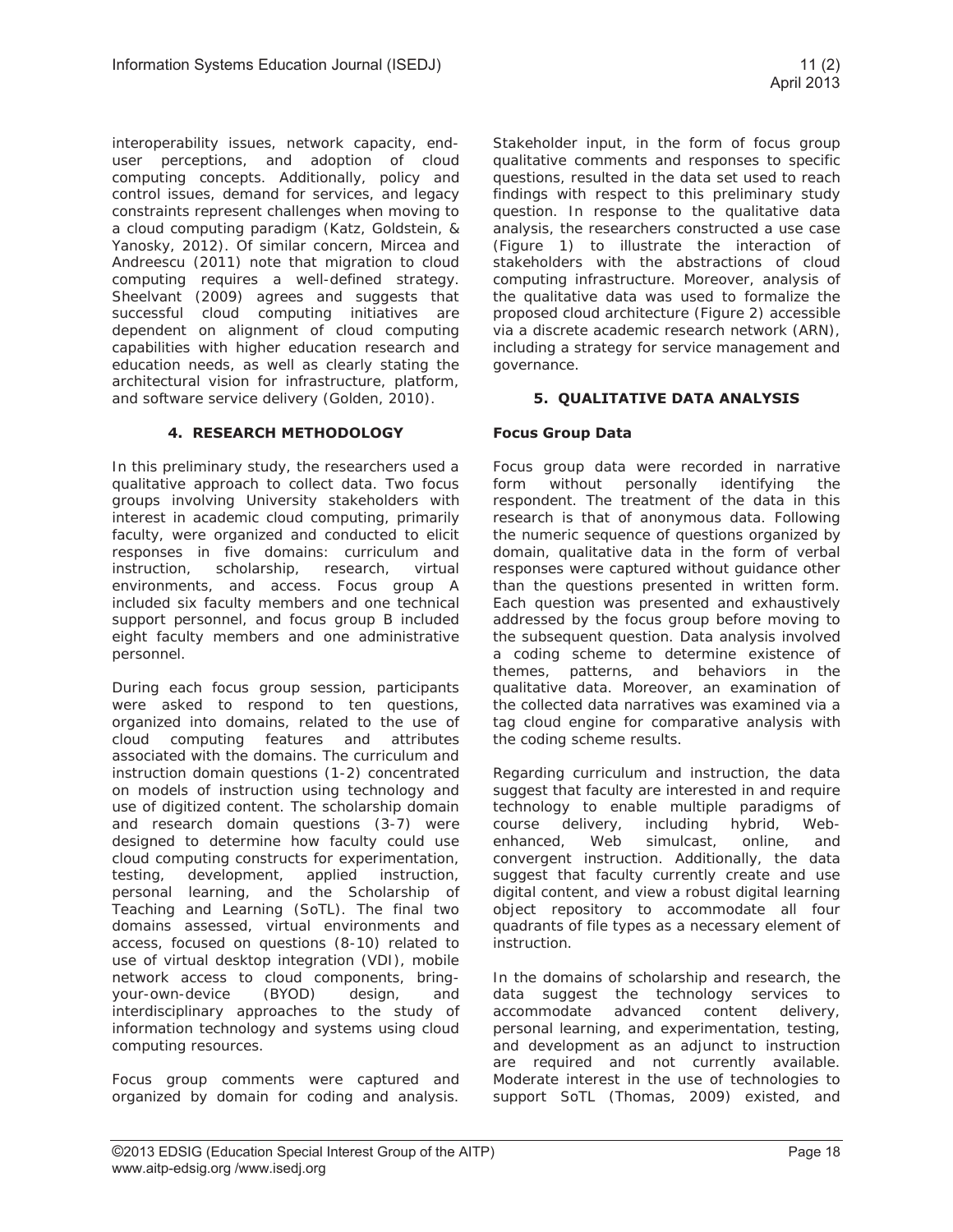awareness creation and adoption of the concept were of value going forward.

Finally, data collected regarding virtual environments and access indicated a high level of interest and need to virtualize desktops, better enable mobile computing, and work collaboratively across the University to enable and enhance the study of information technology and systems. Virtual access and mobile access were dominant, recurring themes in the data. Specific accommodation for technology to support shared storage, virtual machine server clusters, control over Web access, and network management all emerged as major themes and patterns in the data analysis.

## **Cloud Technology Consumers**

Information technology and system stakeholders at the University include students, administrative staff, developers, and faculty lecturers and researchers. Figure 1 illustrates the interactions between University stakeholders and cloud service model abstractions. Based on the qualitative data collected, a use case for University stakeholders and private cloud services illustrates the following: (i) students benefit from SaaS and IaaS, (ii) faculty lecturers benefit from Saas and Iaas, (iii) administrative staff benefit from SaaS and Iaas, (iv) faculty researchers benefit from IaaS and PaaS, and developers benefit from PaaS.



**Figure 1:** Use Case for Cloud Computing at Southern Polytechnic State University

Service delivery via an academic research network (ARN) requires separate infrastructure and construction of lighted pathways outside of the University's production network, including Internet. The academic value of the network connecting to a private cloud is realized in the ability to develop, test, demonstrate, and

experiment. The use case can serve as a model for access and authentication to cloud resources.

### **6. PROPOSED ARCHITECTURE**

## **Cloud Architecture**

The development model (Figure 2) for the proposed architecture is that of a four-tier private cloud, hosted and managed by internal University resources. Access to the cloud resources via an ARN portal allows for secure authentication to cloud resources. Using an authenticated portal for enterprise application integration, cloud services will be available to consumers of SaaS, IaaS, and PaaS. Tier one provides for authenticated access, navigation, application integration, information, and selfservice. Tier two, the application tier (i.e., SaaS), provides for utilities, tools, and applications to support collaboration, service management, projects, virtualization, and user administration.





Tier three infrastructure services (i.e., IaaS) provide for shared storage, virtual machines, and network security and traffic management. PaaS is represented in the fourth tier and can provide development, testing, and experimentation platforms for a variety of environments (e.g., an Integrated Development Environment, Software Development Kit, or Database Management System). A proposed governance substrate explores the use of student-led mock Information Technology organization reporting to a jointly composed University information technology and school faculty board.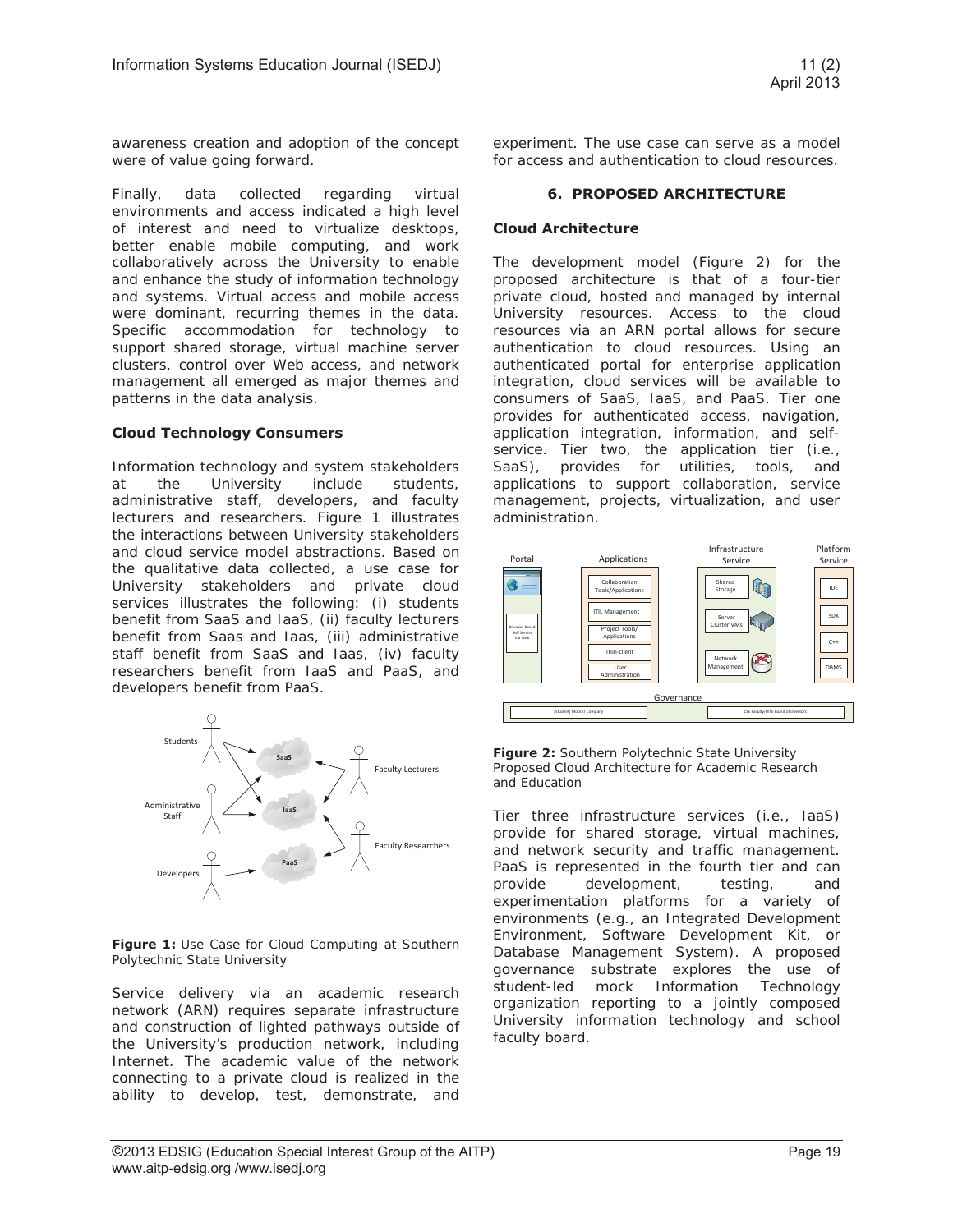# **7. CONCLUSIONS**

#### **Support for Research and Education**

Based on data analysis and findings from this preliminary baseline study, the researchers concluded the following:

- (i) existing cloud computing infrastructure can be advanced to promote applied instruction in the School of Computing and Software Engineering and others based on the interdisciplinary study of information technology and systems;
- (ii) construction of an ARN to promote testing, development, and research can best leverage cloud computing resources;
- (iii) the proposed cloud architecture is feasible, scalable, and tractable; and
- (iv) further study is indicated to fully assess and implement cloud computing in support of interdisciplinary approaches to information technology and systems.

#### **Next Steps and Follow-on Study**

Conclusions in this study will be used to advance the research track by informing design of the ARN to access and interoperate with cloud computing resources, including the central University information technology infrastructure, School of Computing and Software Engineering Data Center, and School of Architecture and Construction Management Computing Center. This separate and distinct network initially will be challenged to support School of Computing and Software Engineering and School of Architecture and Construction Management faculty and students and ultimately interdisciplinary studies of information technology and systems University-wide.

The follow-on studies for this research track involve best practices in integration of cloud computing and instructional design (McCrea, 2009), use of cloud computing to evolve innovative paradigms of instruction (Pocatilu, Alecu, & Vetrici, 2009; Pocatilu, Alecu, & Vetrici, 2010), and examination of global research and education capabilities and opportunities via an ARN supported by cloud computing (Lazowska et al., 2008; Liyoshi & Kumar, 2008). The researchers will advance the research track through expanded university involvement, construction of an ARN to provide services and shared resources, and promotion of the

interdisciplinary nature of information technology and systems.

#### **8. REFERENCES**

- Armbrust, M., Fox, A., Griffith, R. Joseph, A., Katz, R., Konwinski, A., Lee, G., Patterson, D., Rabkin, A., Stoica, R., & Zaharia, M. (2009). Above the clouds: A Berkeley view of cloud computing. *Technical Report No. UCB/EECS-2009-28*, University of California at Berkeley, USA, February 10, 2009.
- Bozzelli, T. (2009). *Will the Public Sector Cloud Deliver Value? Powering the Cloud Infrastructure.* CISCO [Online], Retrieved May 4, 2012 from http://www.cisco.com/web/strategy/docs/go v/2009\_cloud\_public\_sector\_tbozelli.pdf
- Brunette, G. & Mogull, R. (2009). *Security guidance for critical areas of focus on cloud computing.* Cloud Security Alliance. [Online]. Retrieved April 28, 2012 from http://www.cloudsecurityalliance.org/guidan ce/csaguide.v2.1.pdf
- Banerjee, P. (2009). An intelligent IT infrastructure for the future. *Proceedings of the 15th International Symposium on High-Performance Computer Architecture*, February 14-18, p.3.
- Delic, K.A. & Riley, J.A. (2009). Enterprise knowledge clouds: Next generation KM systems? *Proceedings of the International Conference on Information, Process, and Knowledge Management*, pp. 49-53.
- Ercan, T. (2010). Effective Use of Cloud Computing in Educational Institutions. *Procedia Social and Behavioral Sciences*, Vol 2, pp 938-942.
- Erickson, J.S., Spence, S., Rhodes, M., Banks, D., Rutherford, E., & Simpson, E. (2009). Content-centered collaboration spaces in the cloud. *IEEE Internet Computing*, Vol. 13(5), 2009, pp.34-42.
- Golden, B. (2010). What Cloud Computing Can Do for Higher Education. *CXO Media Inc*.
- Goldstein, P.J. (2009). *Alternative IT Sourcing Strategies: From the Campus to the Cloud*. EDUCAUSE Center for Applied Research.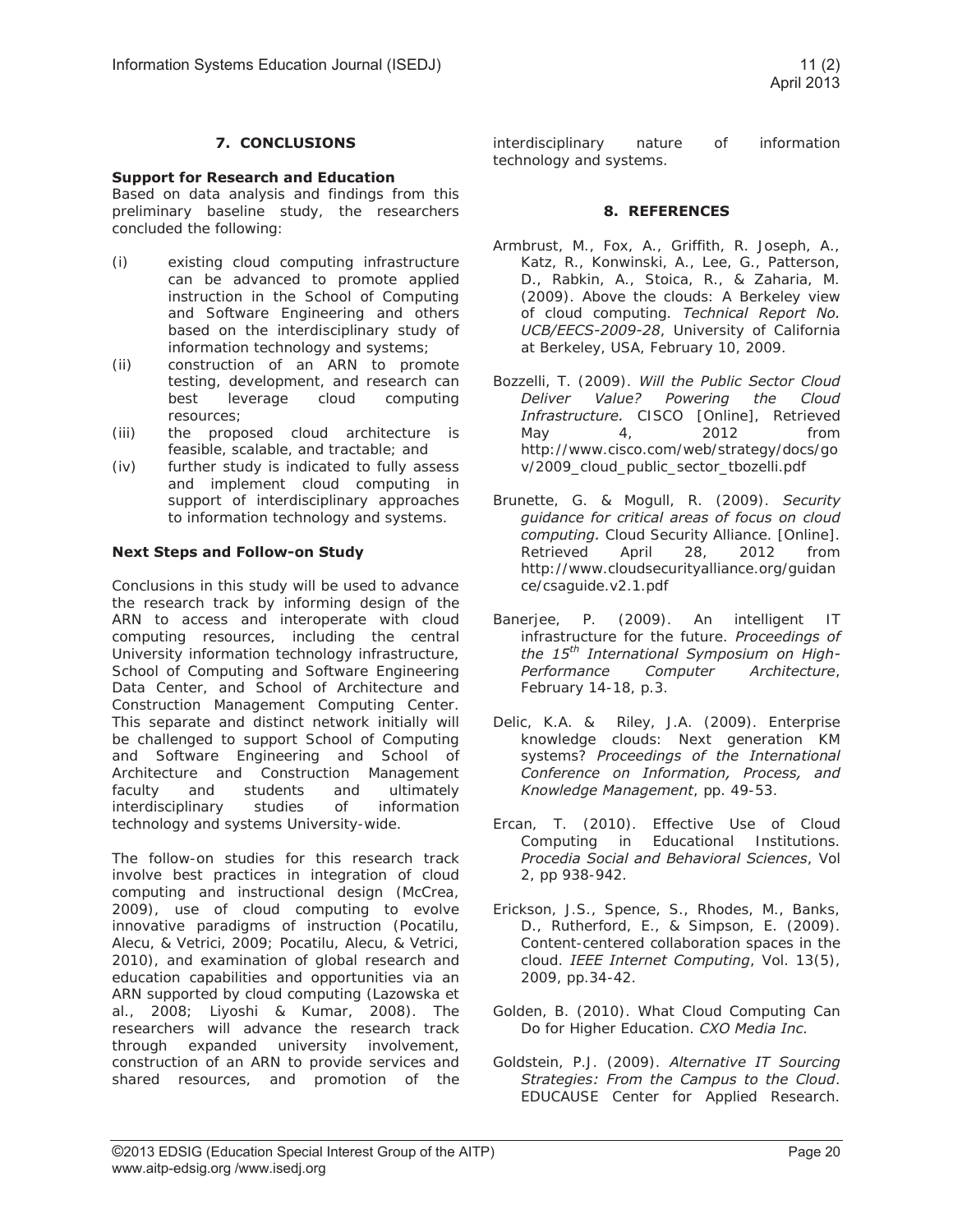[Online]. Retrieved May 10, 2012 from http://net.educause.edu/ir/library/pdf/EKF/E KF0905.pdf.

- Katz, R., Goldstein, P. & Yanosky, R. (2012). *Cloud Computing in Higher Education*. EDUCAUSE. [Online] Retrieved April 18, 2012 from http://net.educause.edu/section.
- Khmelevsky, Y., Govorov, M., & Burge, L. (2009). Okanagan College and Vancouver Island University Educational Joint Projects Results. *Proceedings of the 14th Western Canadian Conference on Computing Education* (Burnaby, British Columbia, Canada, May 1-2, 2009).
- Khmelevsky, Y. & Volodymyr, V. (2010). Cloud computing infrastructure prototype for university education and research. *Proceedings of the WCCCE 2010*, May 7-8, 2010. Kelowna, Canada.
- Lazowska, E., Lee, P., Elliott, C. & Smarr, L. (2008). *Infrastructure for Escience and Elearning in Higher Education*. Computing Community Consortium. [Online] Retrieved May 3, 2012 from http://www.cra.org/ccc/docs/init/Infrastruct ure.pdf.
- Liyoshi, T. & Kumar, M.S., eds., *Opening Up Education: The Collective Advancement of Education Through Open Technology, Open Content, and Open Knowledge*. MIT Press, Cambridge, MA.
- McCrea, B. (2009). *IT on Demand: The Pros and Cons of Cloud Computing in Higher Education. Campus Technology*. [Online] Retrieved April 22, 2012 from http://campustechnology.com/Articles/2009 /08/20/IT-on-Demand-The-Pros-and-Consof-Cloud-Computing-in-Higher-Education.aspx?Page=1.
- Mell, P. & Grance, T. (2009). *Effectively and Securely Using the Cloud Computing Paradigm, National Institute of Standards and Technology, Information Technology Laboratory*. Presentation to NIST, October 7, 2009.
- Mircea, M. & Andreescu, A.I. (2011). Using Cloud Computing in Higher Education: A Strategy to Improve Agility in the Current

Financial Crisis. *Communications of the IBIMA.* Vol. 2011, Article ID 875547.

- National Institute of Standards and Technology [NIST] (2009). *Definition of cloud computing*, Vol. 15, NIST, Gaithersburg, MD.
- Nicholson, J. (2009). *Cloud Computing's Top Issues for Higher Education. Niveristy Business Solution for Higher Education Management*. [Online] Retrieved April 19, 2012 **from** http://www.universitybusiness.com/viewarti cle.aspx?articleid=1342&p=4#0.
- Noor, S., Mustafa, G., Chowdhury, S., Hossain, M., & Jaigirdar, F. (2010). *A proposed architecture of cloud computing for education system in Bangladesh and the impact on current education system*. International Journal of Computer Science and Network Security, Vol. 10(10), October 2010.
- Pocatilu, P., Alecu, F. & Vetrici, M. (2009). *Using Cloud Computing for E-Learning Systems. Recent Advances on Data Networks, Communications, and Computers*. [Online] Retrieved May 7, 2012 from http://www.wseas.us/books/2009/baltimore /DNCOCO.pdf.
- Pocatilu, P., Alecu, F. & Vetrici, M. (2010). Measuring the efficiency of cloud computing for e-learning systems. *Proceedings of the WSEAS Transactions on Computers*, Vol. 9(1), January 2010.
- Rayport, J. & Heyward, A. (2009). Envision the Cloud: The Next Computing paradigm. *Marketspace Report* (March, 2009).
- Sasikala, S. & Prema, S. (2010). Massive Centralized Cloud Computing (MCCC) Exploration in Higher Education. *Advances in Computational Sciences and Technology*, Vol 3(2), pp.111-118.
- Sultan, N. (2010). Cloud Computing for Education: A New Dawn? *International Journal of Information Management*, Vol 30, pp. 109-116.
- Thomas, P. Y. (2009). *Cloud Computing: A Potential Paradigm for Practicing the Scholarship of Teaching and Learning*. [Online] Retrieved from http://www.ais.up.ac.za/digi/docs/thomas\_p aper.pdf